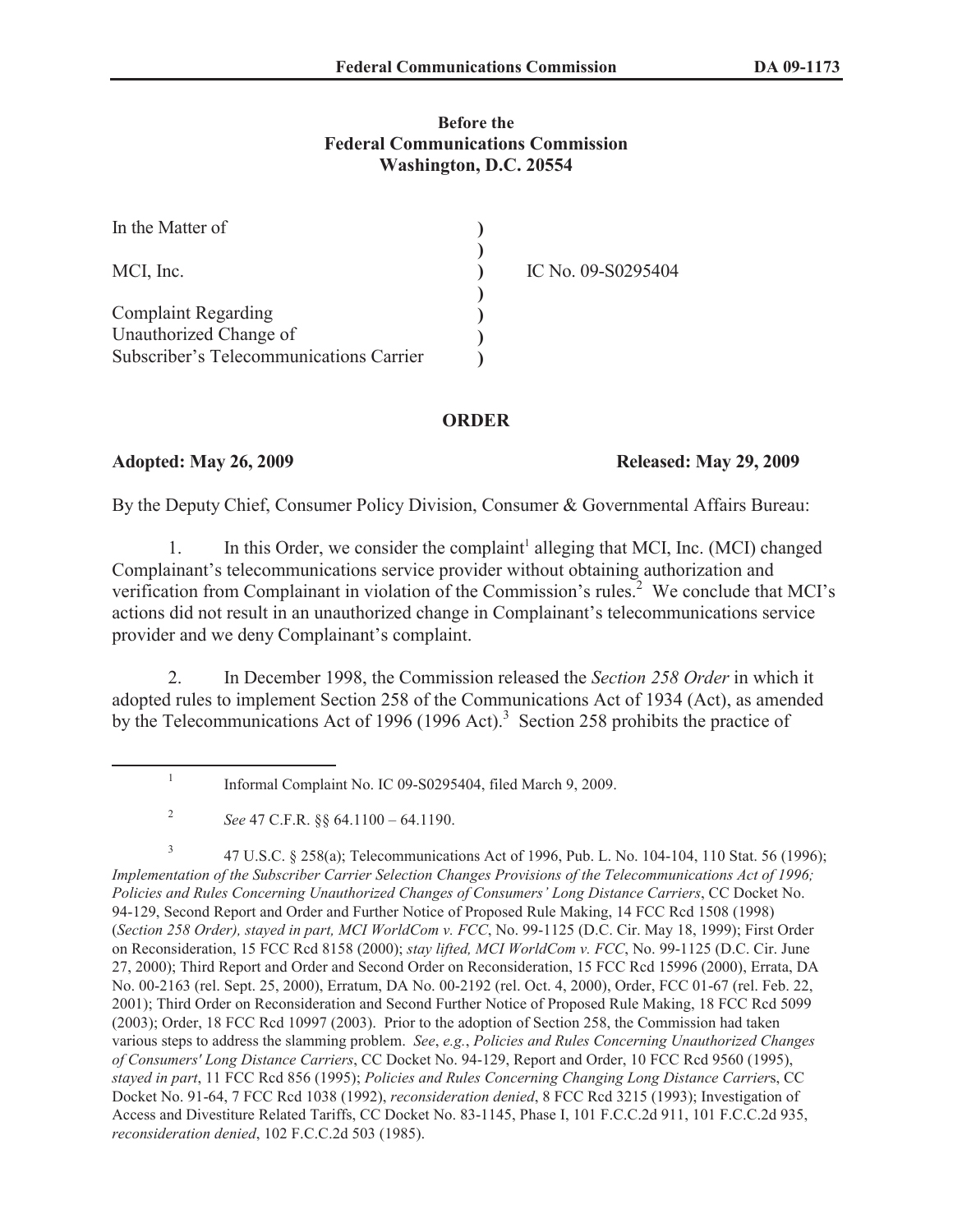"slamming," the submission or execution of an unauthorized change in a subscriber's selection of a provider of telephone exchange service or telephone toll service.<sup>4</sup> In the *Section 258 Order*, the Commission adopted aggressive new rules designed to take the profit out of slamming, broadened the scope of the slamming rules to encompass all carriers, and modified its existing requirements for the authorization and verification of preferred carrier changes. The rules require, among other things, that a carrier receive individual subscriber consent before a carrier change may occur.<sup>5</sup> Pursuant to Section 258, carriers are absolutely barred from changing a customer's preferred local or long distance carrier without first complying with one of the Commission's verification procedures.<sup>6</sup> Specifically, a carrier must: (1) obtain the subscriber's written or electronically signed authorization in a format that meets the requirements of Section 64.1130; (2) obtain confirmation from the subscriber via a toll-free number provided exclusively for the purpose of confirming orders electronically; or (3) utilize an independent third party to verify the subscriber's order.<sup>7</sup>

3. The Commission also has adopted liability rules. These rules require the carrier to absolve the subscriber where the subscriber has not paid his or her bill. In that context, if the subscriber has not already paid charges to the unauthorized carrier, the subscriber is absolved of liability for charges imposed by the unauthorized carrier for service provided during the first 30 days after the unauthorized change. $8$  Where the subscriber has paid charges to the unauthorized carrier, the Commission's rules require that the unauthorized carrier pay 150% of those charges to the authorized carrier, and the authorized carrier shall refund or credit to the subscriber 50% of all charges paid by the subscriber to the unauthorized carrier.<sup>9</sup> Carriers should note that our actions in this order do not preclude the Commission from taking additional action, if warranted, pursuant to Section 503 of the Act.<sup>10</sup>

4. We received Complainant's complaint on March 9, 2009, alleging that Complainant's telecommunications service provider had been changed to MCI without Complainant's authorization. Pursuant to Sections 1.719 and 64.1150 of our rules,<sup>11</sup> we notified

7 *See* 47 C.F.R. § 64.1120(c). Section 64.1130 details the requirements for letter of agency form and content for written or electronically signed authorizations. 47 C.F.R. § 64.1130.

8 *See* 47 C.F.R. §§ 64.1140, 64.1160. Any charges imposed by the unauthorized carrier on the subscriber for service provided after this 30-day period shall be paid by the subscriber to the authorized carrier at the rates the subscriber was paying to the authorized carrier at the time of the unauthorized change. *Id.*

9 *See* 47 C.F.R. §§ 64.1140, 64.1170.

<sup>10</sup> *See* 47 U.S.C. § 503.

<sup>11</sup> 47 C.F.R. § 1.719 (Commission procedure for informal complaints filed pursuant to Section 258 of the Act); 47 C.F.R. § 64.1150 (procedures for resolution of unauthorized changes in preferred carrier).

<sup>4</sup> 47 U.S.C. § 258(a).

<sup>5</sup> *See* 47 C.F.R. § 64.1120.

<sup>6</sup> 47 U.S.C. § 258(a).